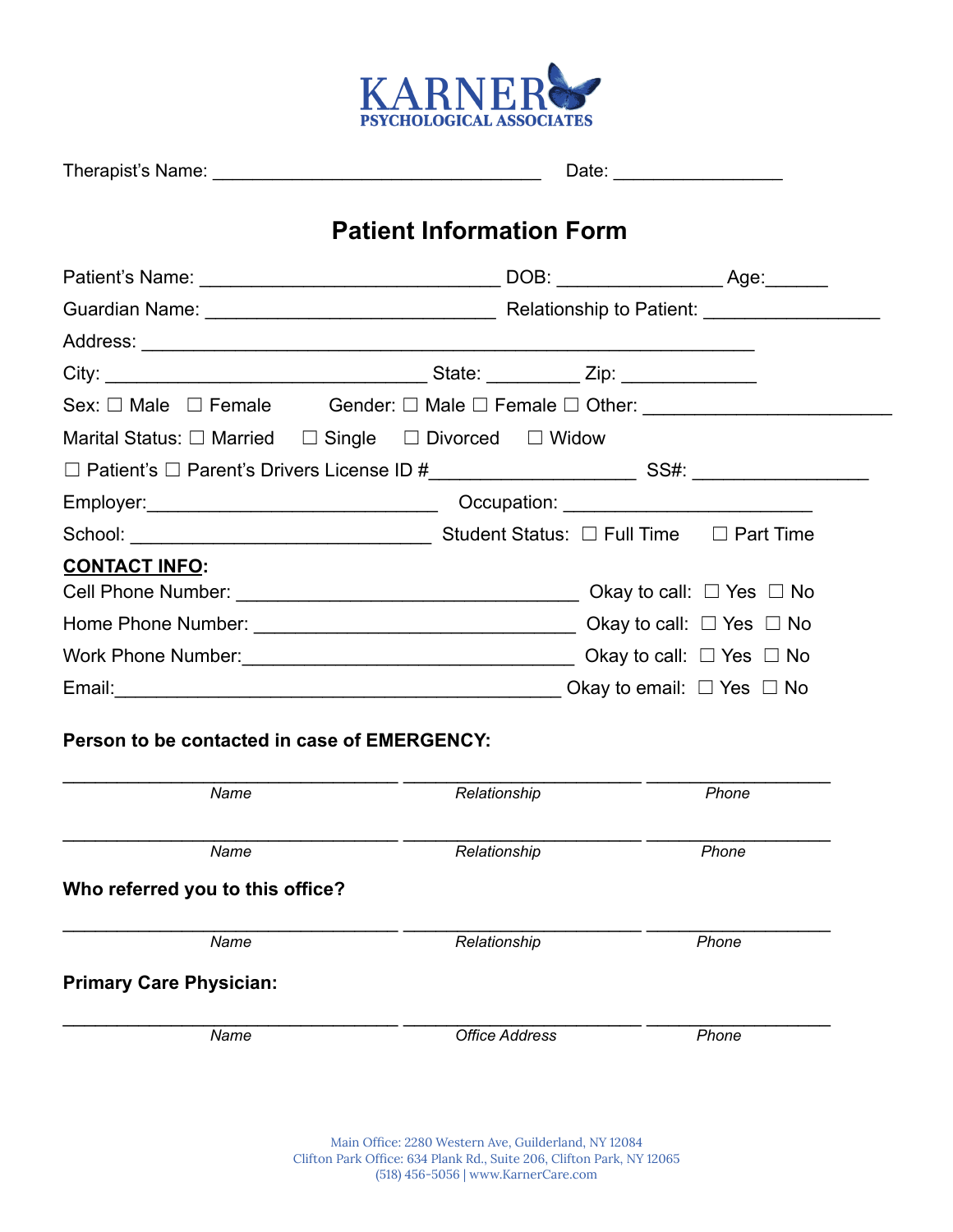

### **Insurance Information:**

**Will you be using insurance to cover services rendered by Karner Psychological Associates?**

 $\Box$  Yes  $\Box$  No - I will not be using insurance/I do not have insurance

| Policy/Member Number#______________________________Group# ______________________ |  |
|----------------------------------------------------------------------------------|--|
|                                                                                  |  |
|                                                                                  |  |
| Policy Holder's Phone Number: __________________________                         |  |
|                                                                                  |  |
| Policyholder DOB: __________________                                             |  |
|                                                                                  |  |
|                                                                                  |  |
| Policy/Member Number#______________________________Group# ______________________ |  |
|                                                                                  |  |
|                                                                                  |  |
|                                                                                  |  |
|                                                                                  |  |
| Policyholder DOB: ___________________                                            |  |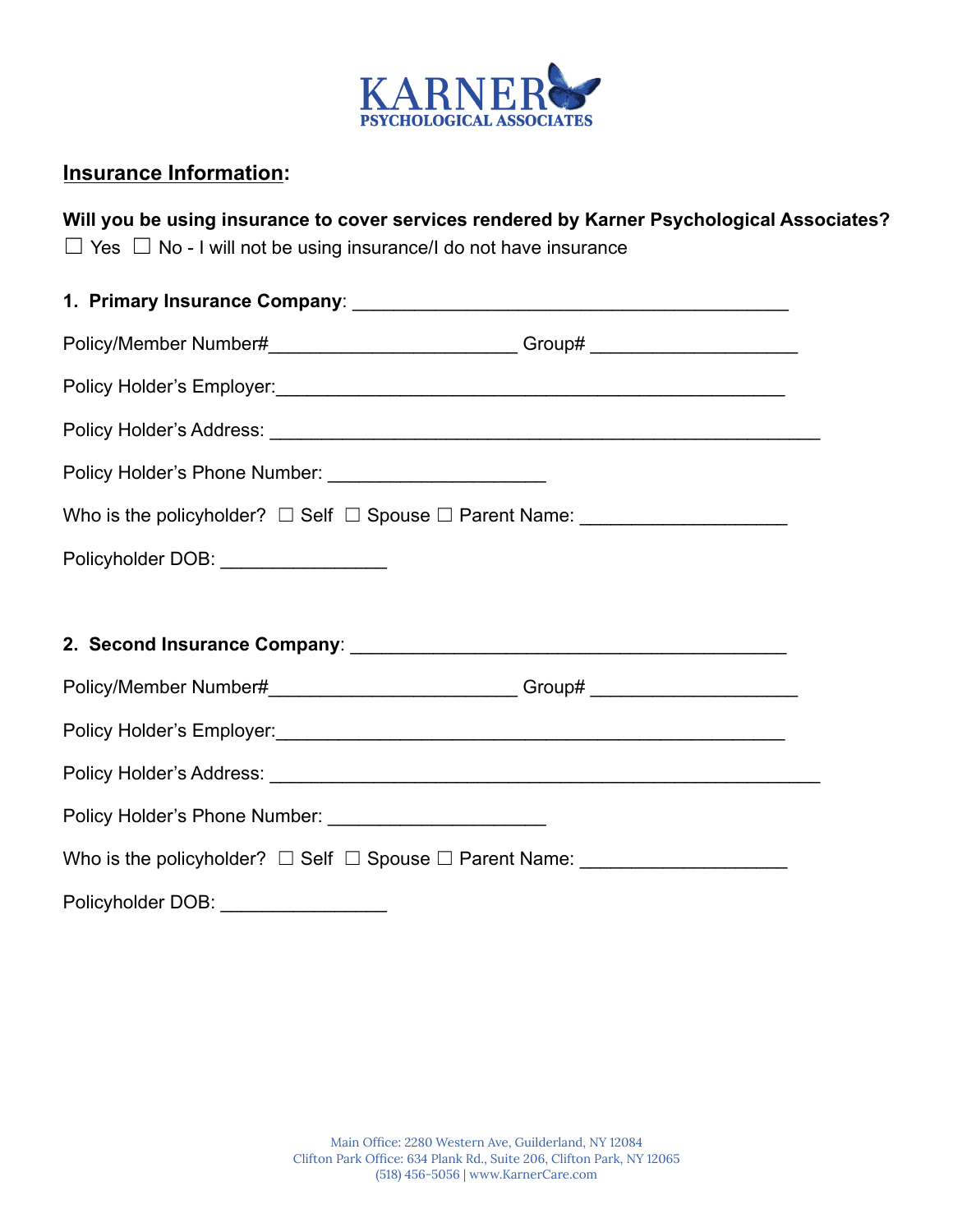

Patient Name **Example 2018** and 2019 and 2019 and 2019 and 2019 and 2019 and 2019 and 2019 and 2019 and 2019 and 2019 and 2019 and 2019 and 2019 and 2019 and 2019 and 2019 and 2019 and 2019 and 2019 and 2019 and 2019 and 2

**PRESENTING PROBLEM(S): Please describe your reasons for seeking counseling at this time.**

**Was there an event that made these problems surface?** ☐ No ☐ Yes - if "Yes", please describe:

**Have you had a traumatic life event?** ☐ No ☐ Yes - if "Yes", please describe:

**FAMILY HISTORY**: Describe any **medical** or **psychiatric** conditions of your **parents or siblings** and any history of completed suicides by your **family members**. Please give the age/onset of psychiatric symptoms:

**PSYCHIATRIC HISTORY**: Include all **current/prior inpatient and outpatient treatment**, including dates, when you were in treatment; name of therapist or doctor: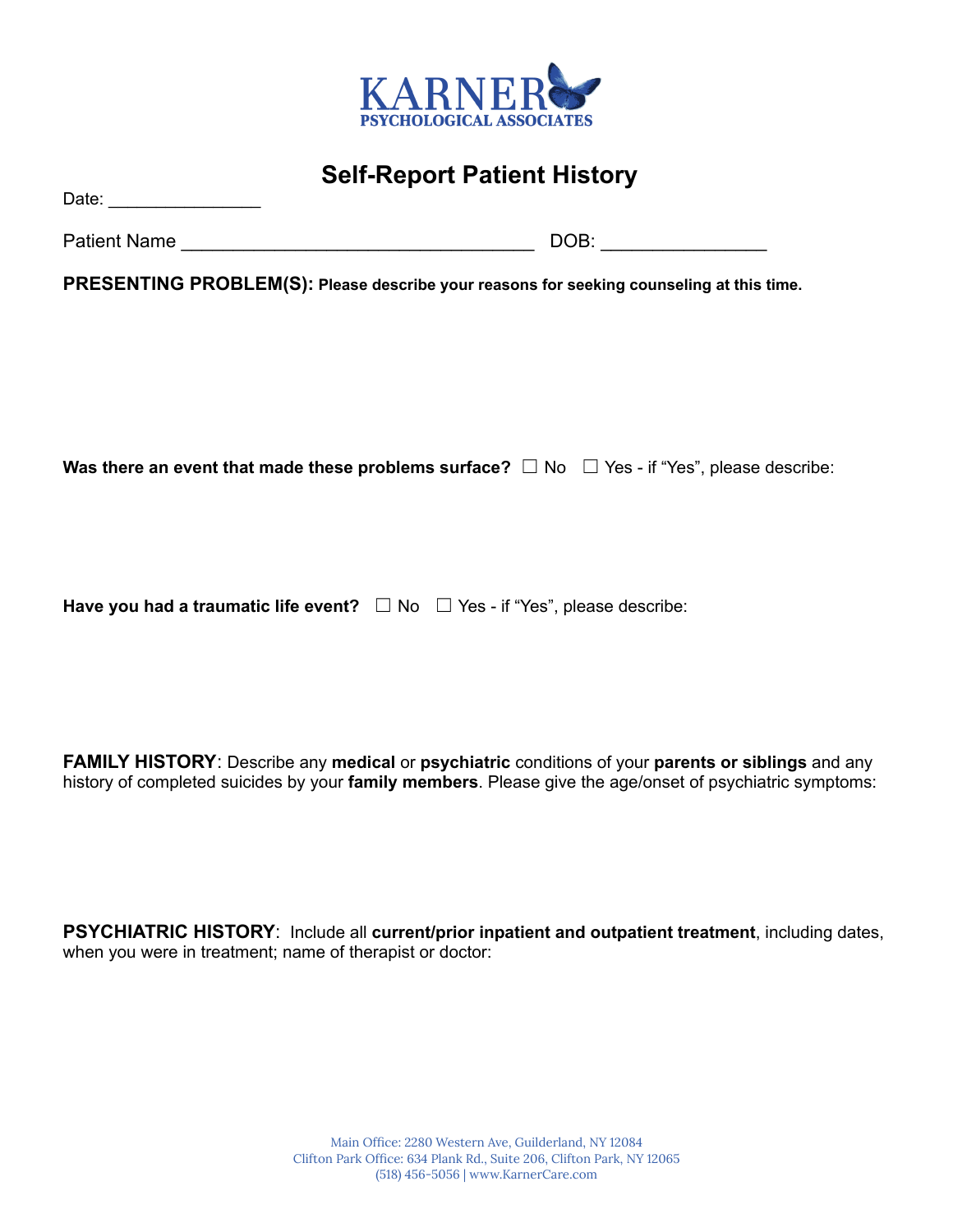

**Previous treatment:** Outpatient: Where / When \_\_\_\_\_\_\_\_\_\_\_\_\_\_\_\_\_\_\_\_\_\_\_\_\_\_\_\_\_\_\_\_\_\_\_\_\_\_\_\_\_\_\_\_\_\_\_

Inpatient: Where / When

#### **Is another behavioral health specialist currently treating you?**

 $\Box$  Yes  $\Box$  No. If yes, who are you seeing?

**MEDICAL HISTORY:** Include **current and previous medical problems** and the **names of the medical providers**, as well as the **dates of treatment and/or surgeries.**

 $\_$ 

List all **medications you are taking**, including dosage and what is the reason for your medication?

| <b>Medication</b> | <b>Dosage</b> | Frequency | Reason |
|-------------------|---------------|-----------|--------|
|                   |               |           |        |
|                   |               |           |        |
|                   |               |           |        |

**Allergies to medications:**  $\Box$  Yes  $\Box$  No - If "Yes", list medication(s) and reaction:

**Allergies to food?**  $\Box$  Yes  $\Box$  No - If "Yes", list food(s) and reaction:

| <b>Caffeine Use:</b> $\Box$ Yes $\Box$ No                                  | Frequency: __________________________________ |  |  |
|----------------------------------------------------------------------------|-----------------------------------------------|--|--|
| Alcohol Use: $\Box$ Yes $\Box$ No                                          | Frequency: _____________________________      |  |  |
| <b>Cannabis/Marijuana Use:</b> $\square$ Yes $\square$ No                  | Frequency: ____________________________       |  |  |
| Tobacco/Cigarette Use: $\Box$ Yes $\Box$ No                                |                                               |  |  |
| Are you open to tobacco cessation programs treatment? $\Box$ Yes $\Box$ No |                                               |  |  |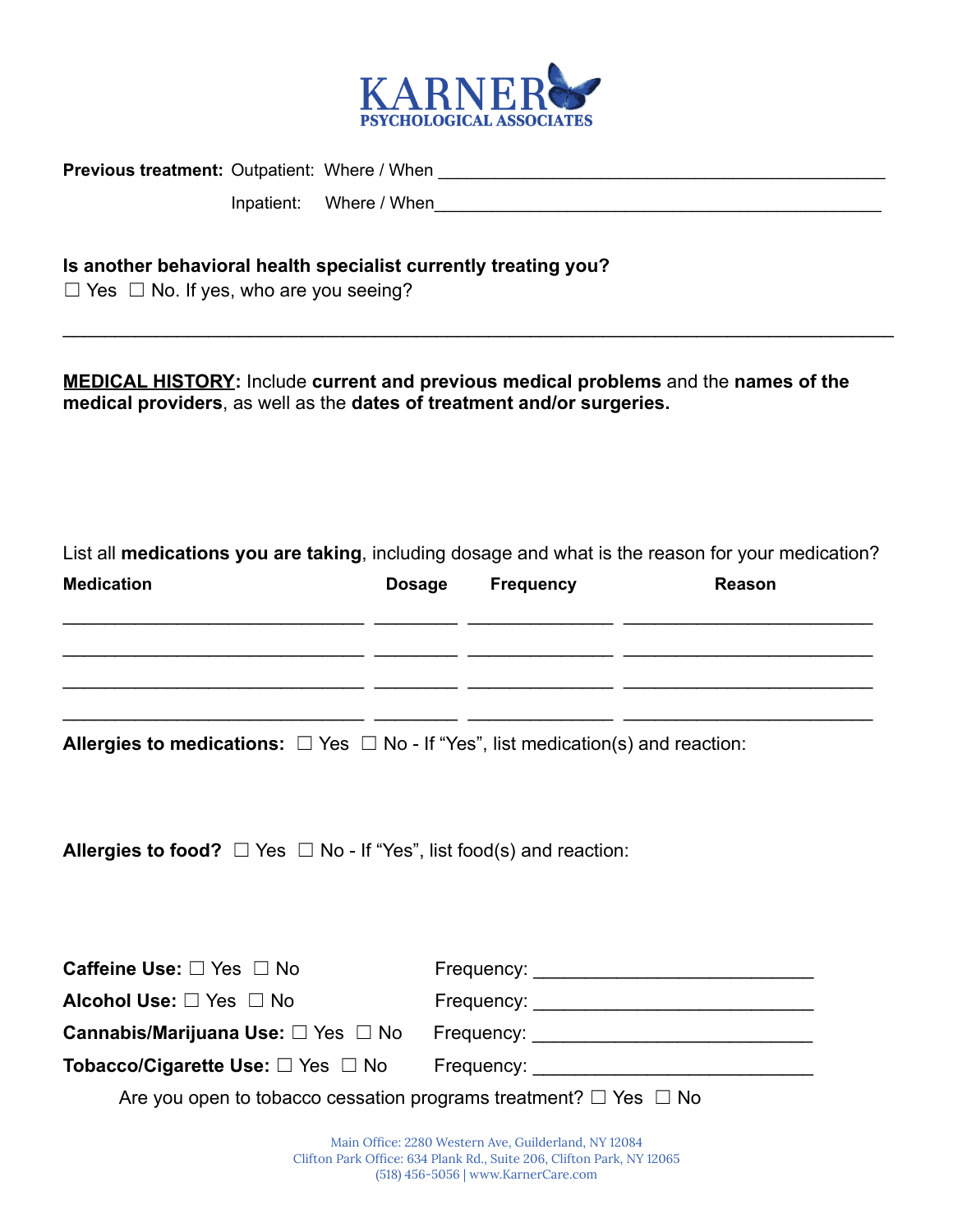

#### **SUBSTANCE ABUSE**:

| Have you ever abused alcohol? $\Box$ Yes $\Box$ No |  |
|----------------------------------------------------|--|
| Have you ever abused drugs? $\Box$ Yes $\Box$ No   |  |

*If you have a history of Substance Abuse complete the following:*

| <b>Substance</b> | <b>Amount</b> | <b>Frequency</b> | <b>Last Used</b> |
|------------------|---------------|------------------|------------------|
|                  |               |                  |                  |
|                  |               |                  |                  |
|                  |               |                  |                  |

Are there firearms in your home?  $\Box$  Yes  $\Box$  No

### **PSYCHOSOCIAL HISTORY of PATIENT (***Adults and Children***)**

Please note anything that the therapist should know about. If there is nothing to mention, just write "N/A".

| Legal Issues?                                                                                                    |
|------------------------------------------------------------------------------------------------------------------|
| Spiritual/Religious Affiliation                                                                                  |
| Educational History Completed: $\square$ Elementary $\Box$ High School/GED $\Box$ College $\Box$ Graduate Degree |
| <b>Employment History:</b>                                                                                       |
| <b>Cultural Influence/Concerns:</b>                                                                              |
| <b>Community Resources:</b>                                                                                      |
| Social Supports:                                                                                                 |
| <b>Military Service:</b>                                                                                         |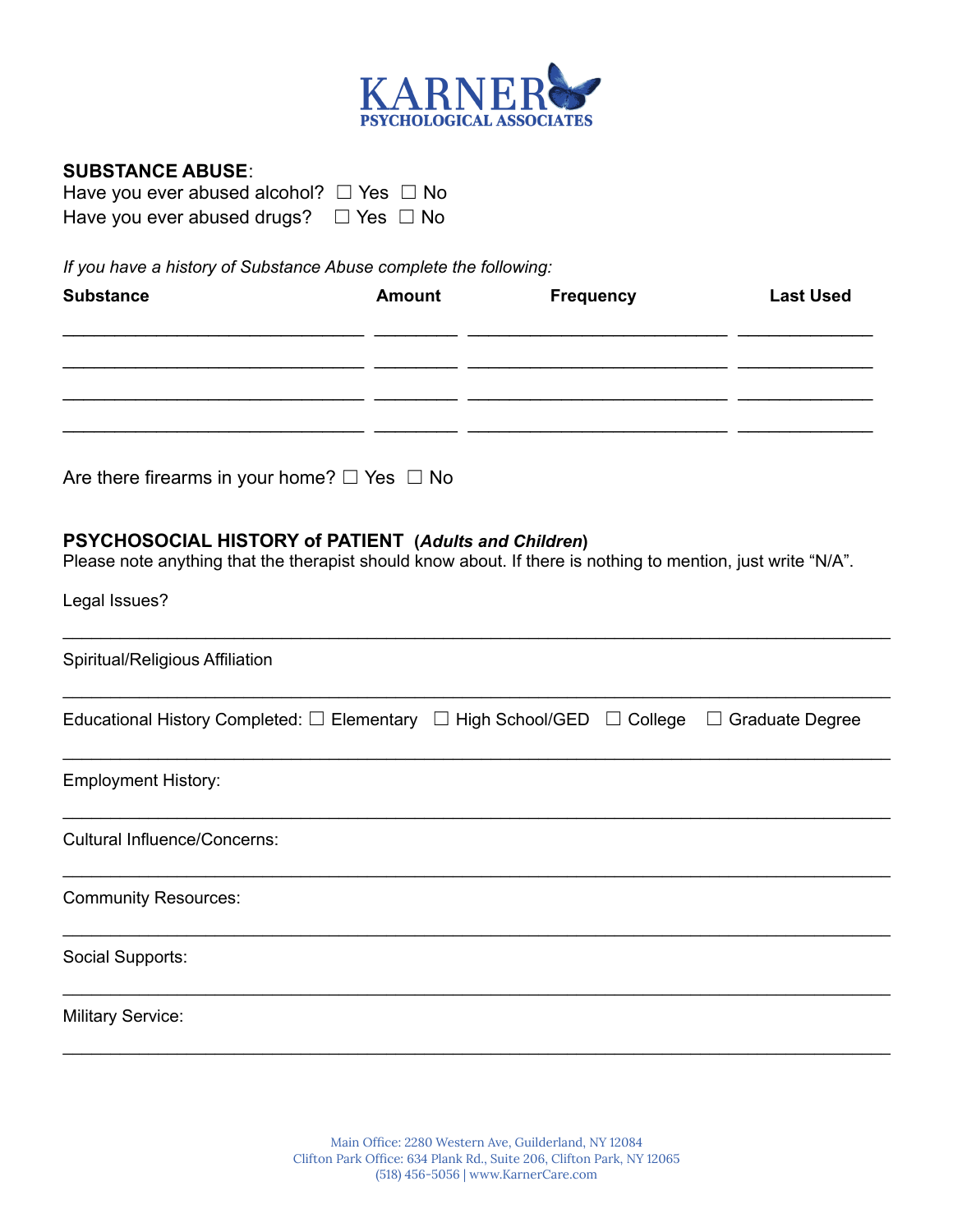

## **Developmental History for Children and Adolescents**

*Only to be completed by a Parent or Guardian if the patient is a minor*

**Is the patient under 18 years of age?** □ Yes □ No

Do you have any concerns about your child's prenatal development?

 $\Box$  Yes  $\Box$  No - If yes, please describe

Do you have any concerns about your child's birth or early infancy?

 $\Box$  Yes  $\Box$  No - If yes, please describe

Do you have any concerns about your child's development (walking, talking, toileting, etc.)?  $\Box$  Yes  $\Box$  No - If yes, please describe

| Does your child have any physical problems? $\Box$ Yes $\Box$ No      |
|-----------------------------------------------------------------------|
| Does your child have any psychological problems? $\Box$ Yes $\Box$ No |
| Does your child have any social problems? $\Box$ Yes $\Box$ No        |
| Does your child have any intellectual problems? $\Box$ Yes $\Box$ No  |
| Does your child have any academic problems? $\Box$ Yes $\Box$ No      |
| Are there other areas that concern you? $\Box$ Yes $\Box$ No          |

Please describe any problems identified above: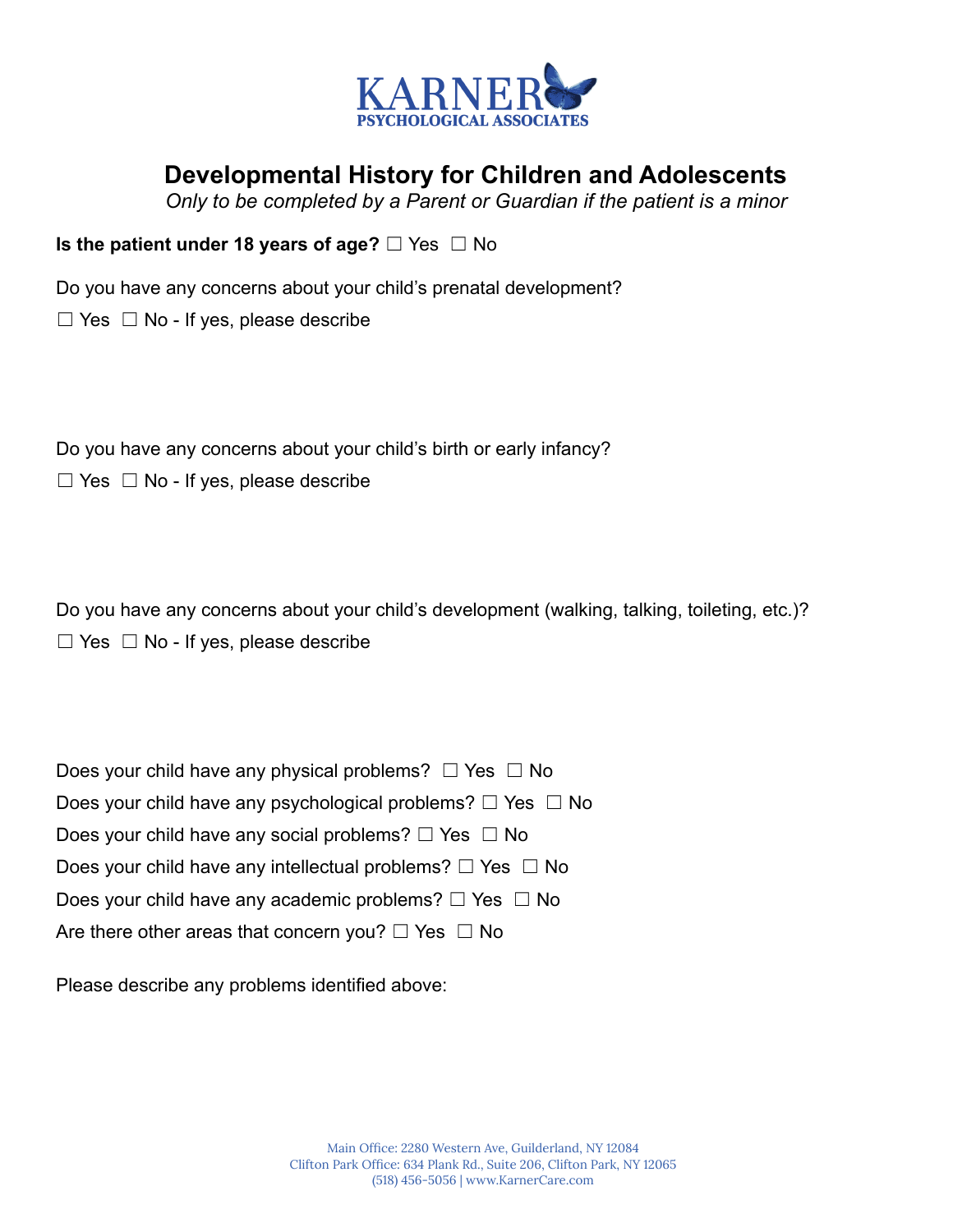

## **Patient Health Questionnaire**

*PHQ-9 – Nine Symptom Checklist*

| <b>Patient Name:</b> | ---<br>۱⊢<br>м | $1 - + -$<br>721 E |
|----------------------|----------------|--------------------|
|                      | .<br>. .       | ∽<br>.             |

#### **1. Over the last two weeks how often have you been bothered by any of the following problems?**

|                                                                                                                                                                                       | <b>Not At All</b> | <b>Several</b><br>Days | More Than<br><b>Half the</b><br>Days | <b>Nearly</b><br><b>Every Day</b> |
|---------------------------------------------------------------------------------------------------------------------------------------------------------------------------------------|-------------------|------------------------|--------------------------------------|-----------------------------------|
|                                                                                                                                                                                       | $\bf{0}$          |                        | 2                                    | 3                                 |
| a. Little interest or pleasure in doing things                                                                                                                                        |                   |                        |                                      |                                   |
| b. Feeling down, depressed, or hopeless                                                                                                                                               |                   |                        |                                      |                                   |
| c. Trouble falling/staying asleep, sleeping too much                                                                                                                                  |                   |                        |                                      |                                   |
| d. Feeling tired or having little energy                                                                                                                                              |                   |                        |                                      |                                   |
| e. Poor appetite or overeating                                                                                                                                                        |                   |                        |                                      |                                   |
| f. Feeling bad about yourself                                                                                                                                                         |                   |                        |                                      |                                   |
| g. Trouble concentrating on things, such as reading<br>the newspaper or watching television                                                                                           |                   |                        |                                      |                                   |
| h. Moving or speaking so slowly that other people<br>could have noticed. Or the opposite - being so<br>fidgety or restless that you have been moving<br>around a lot more than usual. |                   |                        |                                      |                                   |
| i. Thoughts that you would be better off dead or of<br>hurting yourself in some way                                                                                                   |                   |                        |                                      |                                   |

**2. If you checked off any problem on this questionnaire so far, how difficult have these problems** made it for you to do your work, take care of things at home, or get along with other people?

| Not difficult at all | Somewhat difficult | Very difficult | <b>Extremely difficult</b> |
|----------------------|--------------------|----------------|----------------------------|
|                      |                    |                |                            |

#### **3. In the past two years, have you felt depressed or sad most days, even if you felt okay sometimes?**

☐ Yes ☐ No

Total # Symptoms: \_\_\_\_\_\_\_\_\_\_\_\_\_\_\_ Total Score: \_\_\_\_\_\_\_\_\_\_\_\_\_

*PHQ9 Copyright Pfizer Inc.* All rights reserved. Reproduced with permission. *PRIIVfe-lviD* <sup>→</sup>*is a trademark of Pfizer, Inc.*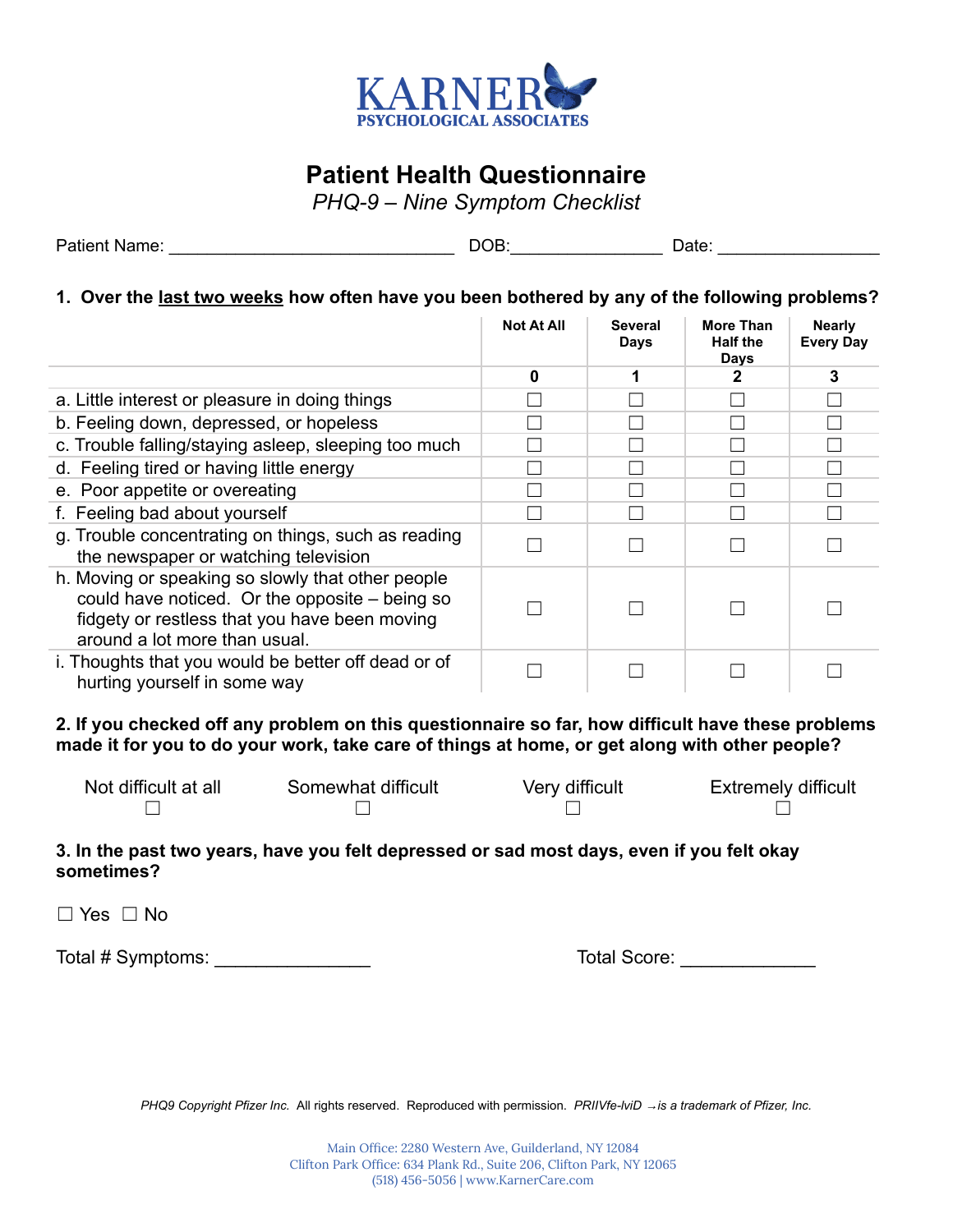

# **Treatment Plan**

*Form to be Completed by Patient*

| Patient's Name:                                                                                                                                                                                                                                                                                                                                                               | Date of Intake:                                                                                                                                                                                                                                                                                                                                                                                               |                                                                                                                                                                                                                                                                                                                                                                                               |
|-------------------------------------------------------------------------------------------------------------------------------------------------------------------------------------------------------------------------------------------------------------------------------------------------------------------------------------------------------------------------------|---------------------------------------------------------------------------------------------------------------------------------------------------------------------------------------------------------------------------------------------------------------------------------------------------------------------------------------------------------------------------------------------------------------|-----------------------------------------------------------------------------------------------------------------------------------------------------------------------------------------------------------------------------------------------------------------------------------------------------------------------------------------------------------------------------------------------|
| DOB: ____________                                                                                                                                                                                                                                                                                                                                                             | Length of Visit: <u>New York of Visit</u>                                                                                                                                                                                                                                                                                                                                                                     |                                                                                                                                                                                                                                                                                                                                                                                               |
|                                                                                                                                                                                                                                                                                                                                                                               | Chief Complaints and History of Present Problems: (Check all that apply)                                                                                                                                                                                                                                                                                                                                      |                                                                                                                                                                                                                                                                                                                                                                                               |
| $\Box$ Depressed Mood<br>$\Box$ Hopelessness<br>$\Box$ Irritability<br>$\Box$ Decreased Energy<br>$\Box$ Difficulty thinking clearly<br>$\Box$ Guilt<br>Grief<br>$\sqsupset$ Anxiousness<br>$\Box$ Panic Attacks<br>$\Box$ Worthlessness<br>$\Box$ Suicidal Ideation Assessed<br>$\Box$ Intent $\Box$ Plan<br>$\Box$ Homicidal Ideation Assessed<br>$\Box$ Intent $\Box$ Plan | $\Box$ Difficulty Concentrating<br>$\Box$ Temper control problem<br>$\Box$ Obsessions/Compulsions<br>$\Box$ Eating Disorders<br>$\Box$ Hyperactivity<br>$\Box$ Elevated Mood<br><b>Dissociation</b><br>$\perp$<br>$\Box$ Paranoia<br><b>Delusions</b><br>$\perp$<br>$\Box$ Hallucinations<br>$\Box$ Emotional/Physical/Sexual<br>Abuse Victim<br>$\Box$ Emotional/Physical/Sexual<br><b>Abuse Perpetrator</b> | $\Box$ Problems with Friends<br>$\Box$ Problems at Work<br>$\Box$ Problems with activities of<br>Daily Living<br>$\Box$ Problems at School<br>$\Box$ Financial Problems<br>$\Box$ Legal Problems<br>$\Box$ Medical Problems<br>$\Box$ Learning Problems<br>$\Box$ Sleep Problems<br>$\Box$ Marital Relationship problems<br>$\Box$ Family Problems<br>$\Box$ Sexual Problems<br>$\Box$ Other: |

#### **Assessment of Life Role Functional Impairment:**

Assess how current symptoms have affected the level of impairment (mild, moderate or severe) in the following categories:

|                                                   | Mild | <b>Moderate</b><br>2 | <b>Severe</b><br>3 |
|---------------------------------------------------|------|----------------------|--------------------|
| Marriage Family Relationship                      |      |                      |                    |
| Job/School Performance                            |      |                      |                    |
| $\Box$ Pt. On Disability $\Box$ Job in Jeopardy   |      |                      |                    |
| <b>Friendships or Peer Relationships</b>          |      |                      |                    |
| <b>Interests or Leisure Activities</b>            |      |                      |                    |
| <b>Physical Health</b>                            |      |                      |                    |
| <b>Activities of Daily Living</b>                 |      |                      |                    |
| <b>Sexual Functioning</b>                         |      |                      |                    |
| Ability to Concentrate                            |      |                      |                    |
| Ability to Control Temper                         |      |                      |                    |
| <b>Eating Habits</b>                              |      |                      |                    |
| □ Weight Loss □ Weight Gain                       |      |                      |                    |
| <b>Sleeping Habits</b>                            |      |                      |                    |
| Difficulty falling asleep □ Staying Asleep        |      |                      |                    |
| Early morning Awakening □ Sleeping<br>Excessively |      |                      |                    |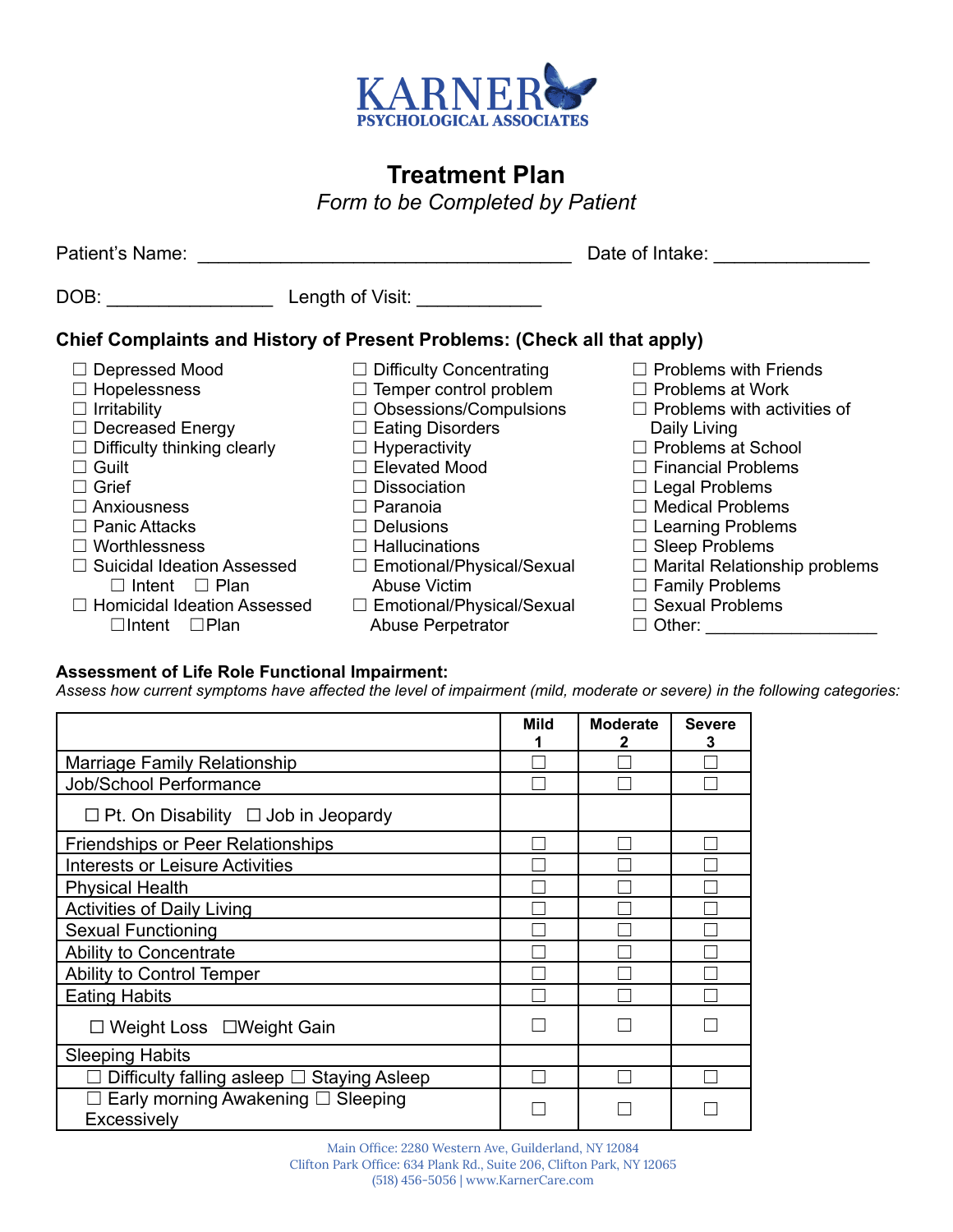

## **Treatment Plan** *Form to be Completed by Patient*

**What would you like to achieve in therapy?**

**What are some of your Strengths:**

**What are some of your Weaknesses:**

Patient Name Date

 $\mathcal{L}_\text{max} = \frac{1}{2} \sum_{i=1}^{n} \frac{1}{2} \sum_{i=1}^{n} \frac{1}{2} \sum_{i=1}^{n} \frac{1}{2} \sum_{i=1}^{n} \frac{1}{2} \sum_{i=1}^{n} \frac{1}{2} \sum_{i=1}^{n} \frac{1}{2} \sum_{i=1}^{n} \frac{1}{2} \sum_{i=1}^{n} \frac{1}{2} \sum_{i=1}^{n} \frac{1}{2} \sum_{i=1}^{n} \frac{1}{2} \sum_{i=1}^{n} \frac{1}{2} \sum_{i=1}^{n} \frac{1$ 

\_\_\_\_\_\_\_\_\_\_\_\_\_\_\_\_\_\_\_\_\_\_\_\_\_\_\_\_\_\_\_\_\_\_\_ \_\_\_\_\_\_\_\_\_\_\_\_\_\_\_\_\_\_\_\_\_\_\_\_

Signature of Patient or Guardian Relationship to Patient